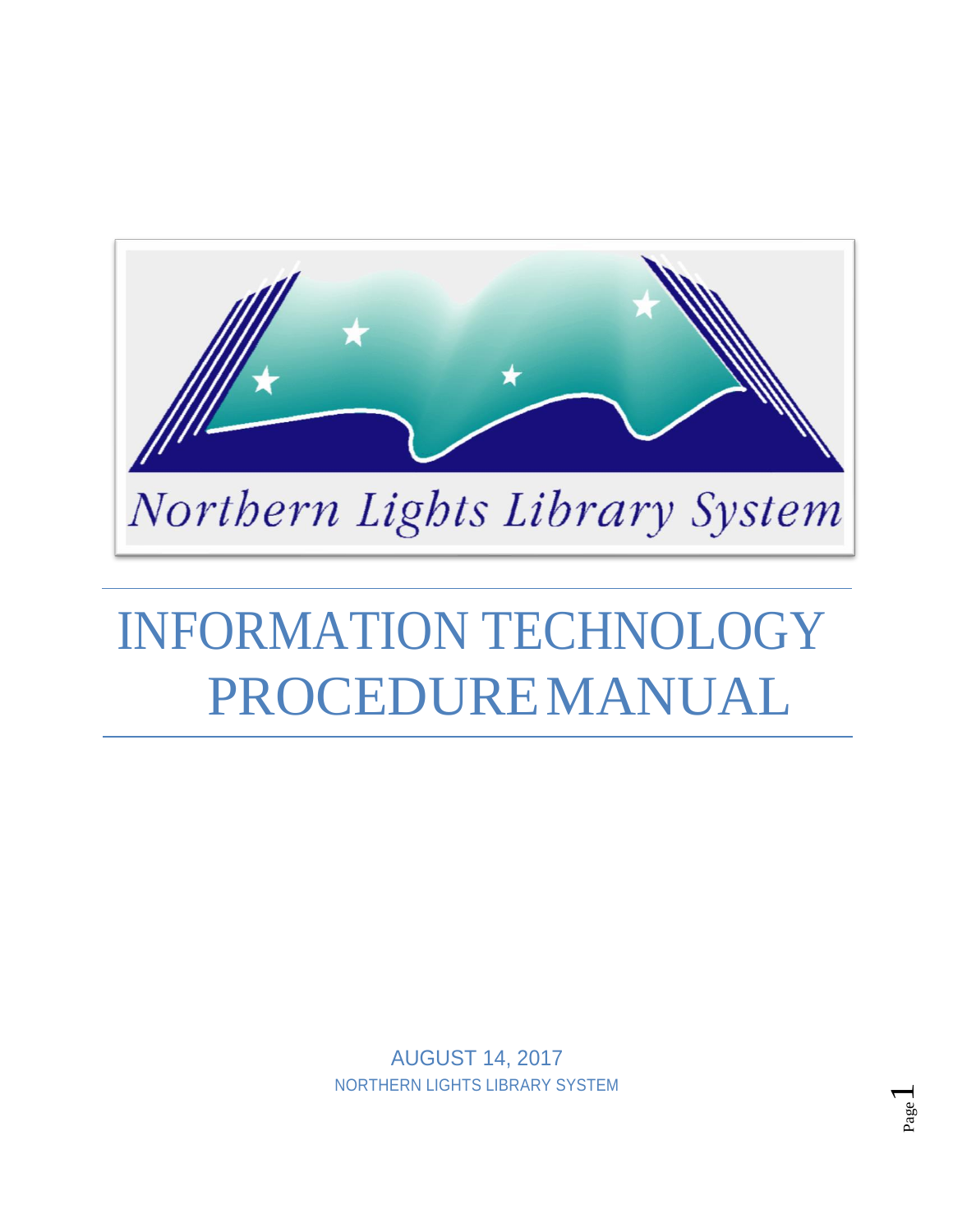# **Contents**

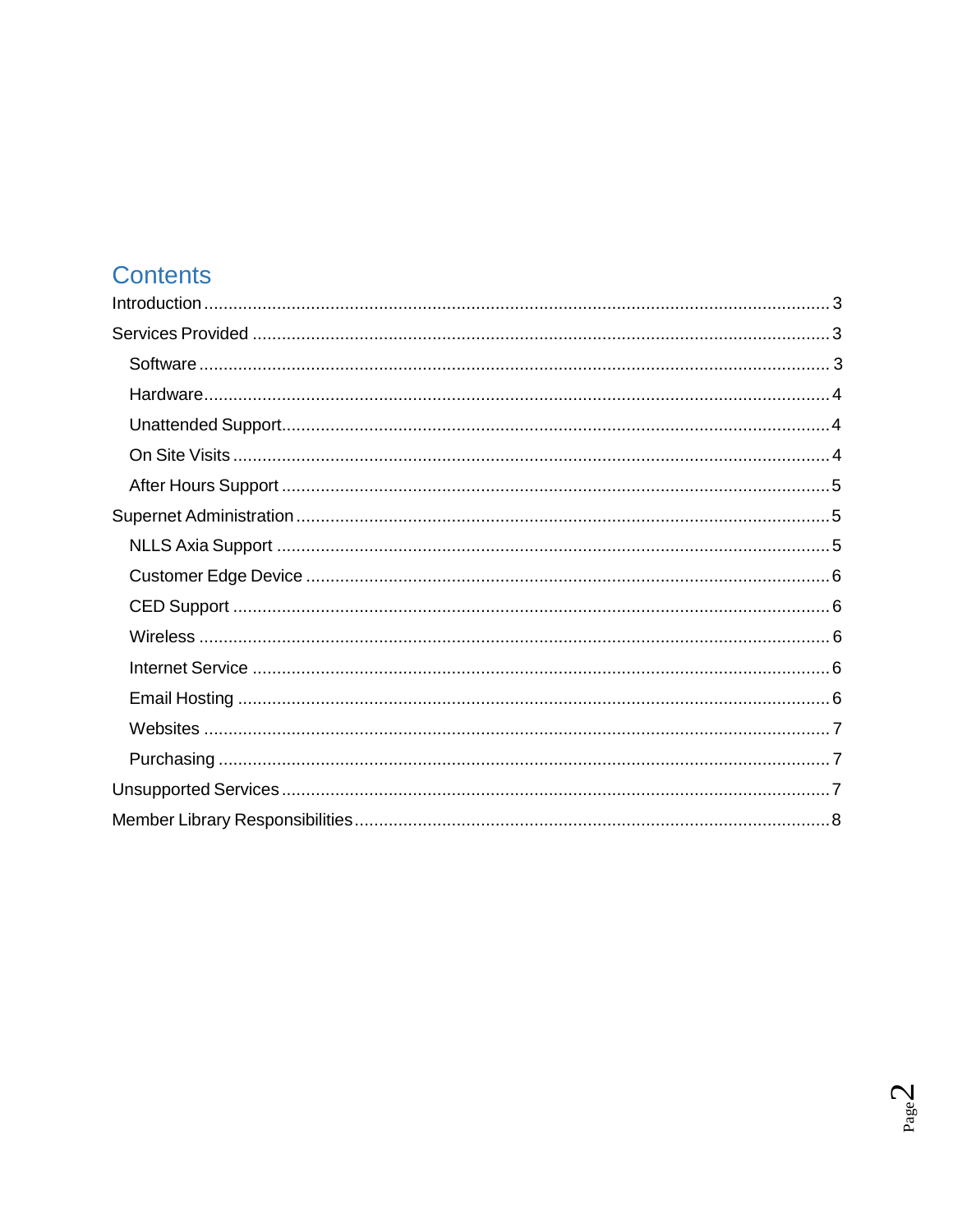## <span id="page-2-0"></span>**Introduction**

Northern Lights Library system provides and maintains a Supernet wide area network giving access to an Integrated Library System (Polaris), an ISP connection for Internet connectivity, and RISE videoconferencing. NLLS IT staff also provides technical support to 46 member libraries each with an internal network, wireless access points and a total of over 500 computers. IT staff and support are available via telephone, email and the helpdesk. Remote troubleshooting tools are in place to provide efficient service tomemberlibraries from a distance. In scenarios where remote troubleshooting is ineffective, on site troubleshooting will be considered on an as-needed basis.

IT staff recommend the following troubleshooting steps to ensure maximum efficiency:

- Create a helpdeskticket
- Call for more urgent issues such as a network outage
- Use the remote desktop software with IT staff
- Send hardware to IT staff at NLLS
- An onsite site visit from IT staff

It is the goal of IT staff to resolve technical issues as quickly as possible in a manner which best suits both IT staff and member library staff.

## <span id="page-2-1"></span>Services Provided

Northern Lights Library System will endeavorto support existing and emerging technologies. For this service to be provided Northern Lights Library System will require the necessary resources.

Resources mean: a supply of materials, staff, training and other assets that can be drawn upon by Northern Lights Library System in order to function effectively**.**

## **Support**

<span id="page-2-2"></span>The following items are supported by the Northern Lights Library System IT Department with the install and proper functionality.

#### **Software**

- Integrated Library System (ILS) Polaris
- Microsoft Office
- Microsoft WindowsOperating Systems
- N L L S Anti-virus
- Internet Explorer/Firefox/Chrome
- Adobe Reader
- Oracle Java
- Deep Freeze
- Email
- Polaris
- IT will do their best to help with install of software not listed here but the onus is on the library to learn how to use the software.

#### <span id="page-2-3"></span>**Hardware**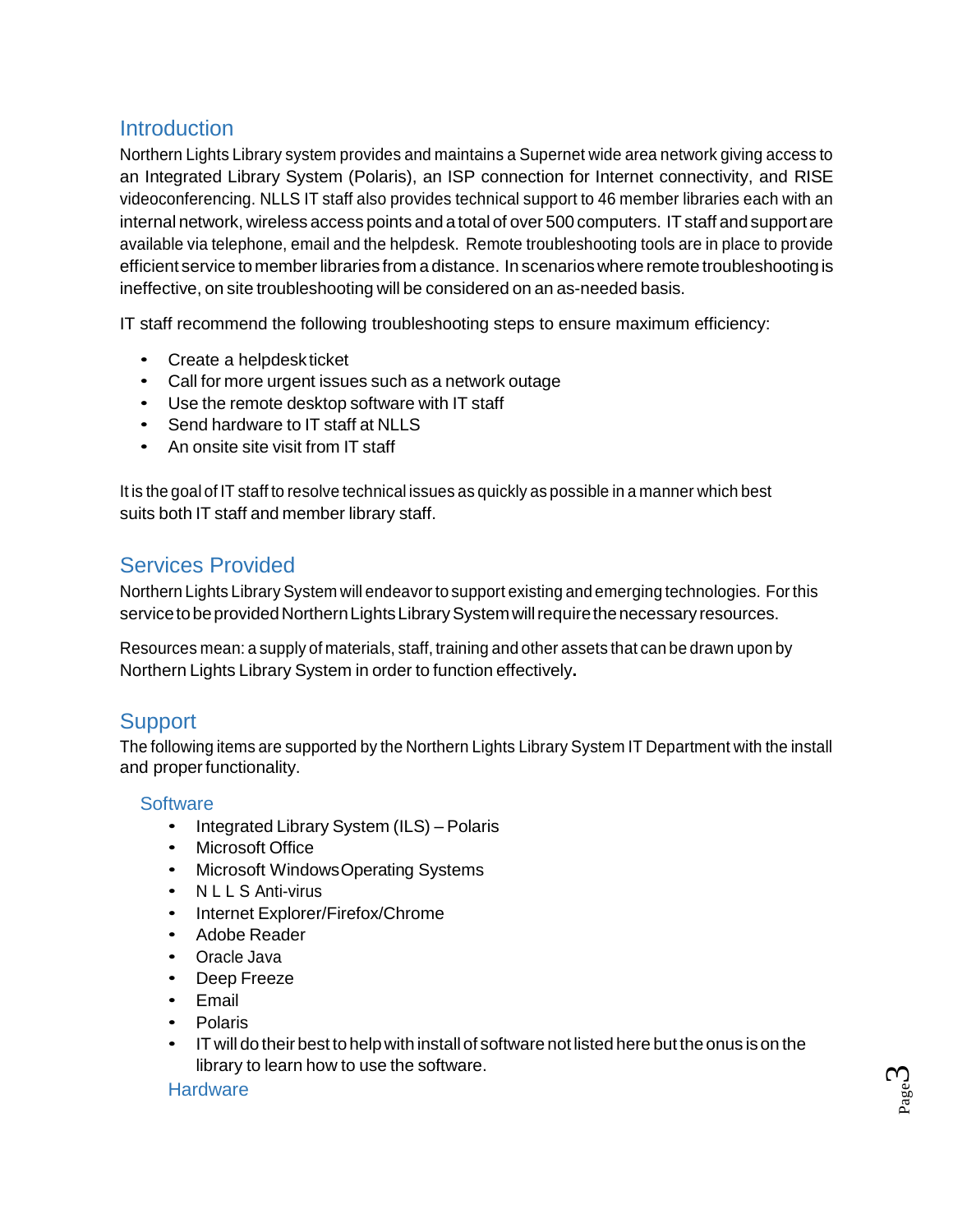- Member Library Computers both staff and public workstations
- Printers (use andsetup)
- Receipt Printer (use and setup)
- Barcode Scanners (use and setup)
- Customer Edge Devices (Fortigate/Firewall)
- Aruba wireless accesspoints
- Network Switches

## <span id="page-3-0"></span>Unattended Support

AspartofITmaintenancewemustbeabletoinstallunattendedsupportviafastsupportonallof our public computers in all libraries.

IT will also be able to access staff computers unsupported via Dell Desktop Authority with permission from librarymanager/staff.

NLLSITStaffwillnotconnecttoanylibrarycomputerwithoutverbalpermissionfromastaff member.

With unattended support we will be able to connect to the public computers with little or no assistancefromthelibrarian/staff. Thismeansthatiftheyarenotinthelibraryandtheircomputeris onwecandoanyimportantupdatesordorequestedmaintenanceeveniftheyarenotavailableto assist. Thiswillfreeuptheirtimeassomeprocessescantaketimeandwithoutunattendedsupport wemayneedtokeepthelibrarianonthephoneuntiltheprocedureisdone. Itcanalsoensurethat anyworkneedingtobedonebyITstafftoallowforcontinuedserviceandcanbedonewithoutmuch interruption to the library staff.

#### <span id="page-3-1"></span>On Site Visits

Each member library is entitled to site visits as needed by NLLSIT Staff. IT visits typically consist of general assessment and maintenance and may include, but not limited to:

- Hardware Setup
- Network Evaluation
- Preventative maintenance
- Basic IT training

IT visits are scheduled at a mutually convenient time between IT staff and the member library. In the event of poor weather conditions it is at the discretion of the IT staff to reschedule the visit. However, if network outage occurs and attempts to rectify it remotely fail, than an emergency site visit will occur to reestablish network connectivity.

*NLLSIT is notresponsible for any electrical or wiring (including Network Cables), it is the responsibility ofthelibrarytogetacontractortodothiswork.NLLSITwillofferadvicetothelibrarianifrequested, on how many network cables need to be pulled and where but all finished work is the sole responsibility of thecontractor.*

 $\rm P_{\rm age}$ 4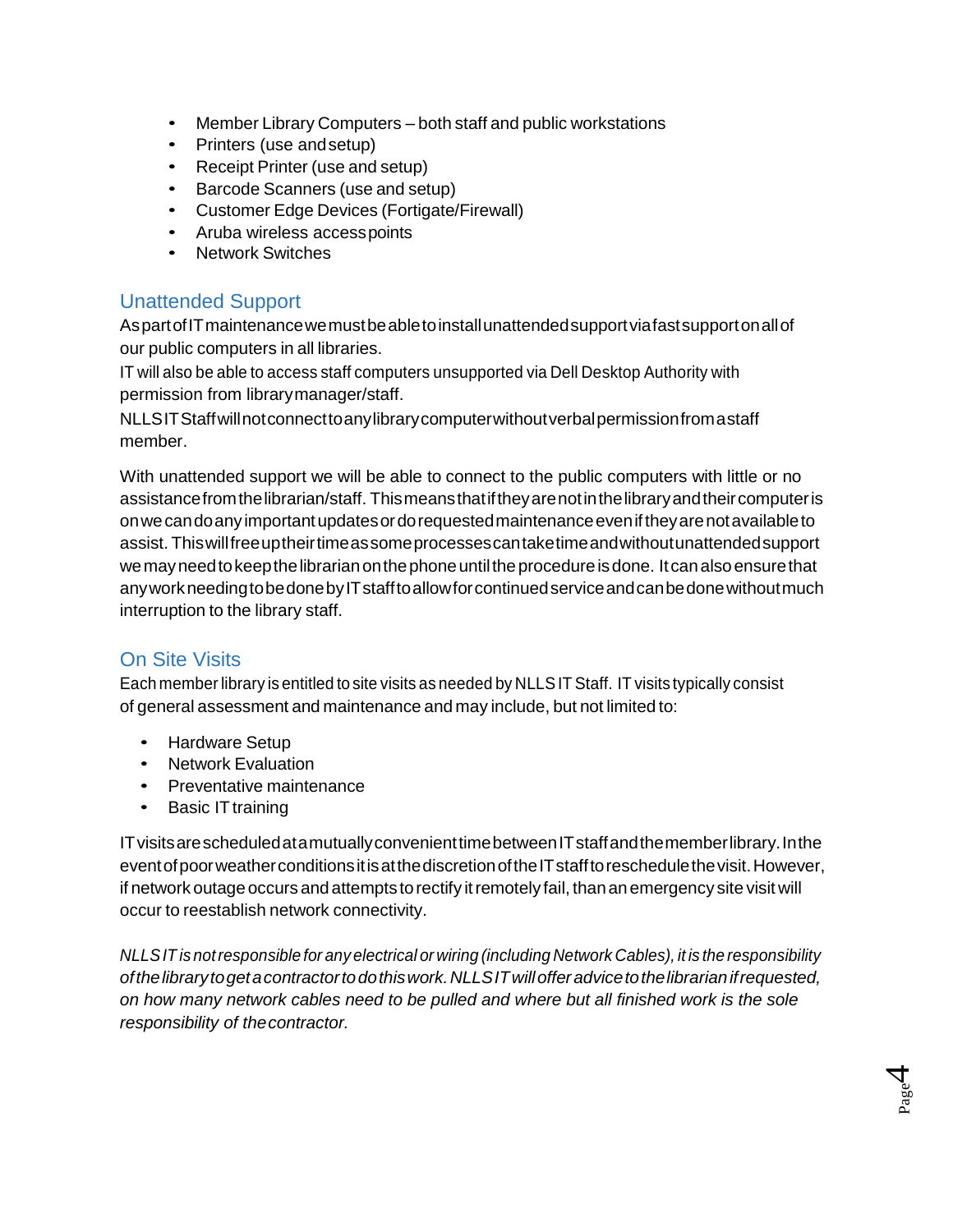## <span id="page-4-0"></span>After Hours Support

AfterhourITsupportisprovidedbyYellowheadRegionalLibrarySupportstaffwhenmember libraries are unable to carry out **critical** functions relating to the ILS. **Critical** functions are defined as:

- Login
- Check in/ out
- Tracpac Searching
- Patron Registration

Problems with single items are not considered an emergency. Non-emergencies should be directed to NLLS on the next business day.

| The YRL after hours emergency number is:  | 1 (877) 452-8722                    |                      |
|-------------------------------------------|-------------------------------------|----------------------|
| <b>YRL Emergency support availability</b> | Monday to Thursday $4:30 - 8:00$ pm |                      |
|                                           | Friday                              | $4:30 - 6:00$ pm     |
|                                           | Saturday                            | $9:00$ am $-5:00$ pm |
|                                           | Sunday                              | $1:00 - 5:00$ pm     |

All other after hours technical issues not related to the functioning of the ILS (Polaris), such as downedinternetshouldbereportedtoNLLSforassistanceduringthenextbusinessday.

## <span id="page-4-1"></span>Supernet Administration

Supernet is the NLLS standard for network connectivity to support the ILS, wired and wireless internet access, Rise video conferencing services, websites and email service. Supernet is paramount to being able to provide seamless, reliable network connectivity.

ConnectionfeesfortheAlbertaSupernetarecurrentlypaidforbyAlbertaMunicipalAffairsPublic Library Services Branch. Fees associated with a physical library move or enhanced Supernet Services are the libraries responsibility. NLLS IT staff must be informed of any move as soon as possible so that we may secure quotes from Axia in a timely manner and inform Alberta Municipal Affairs Public Library Services Branch of the move as is required.

NLLS will provide full support to member libraries with Supernet connectivity.

## <span id="page-4-2"></span>NLLS Axia Support

- The administration of each libraries Supernet connection with the support of Supernet provider
- Acquiring quotes for physical location moves or renovations
- Disconnections viaAxia
- Trouble shooting Supernet connectivity problems
- Internet Connection setup and administration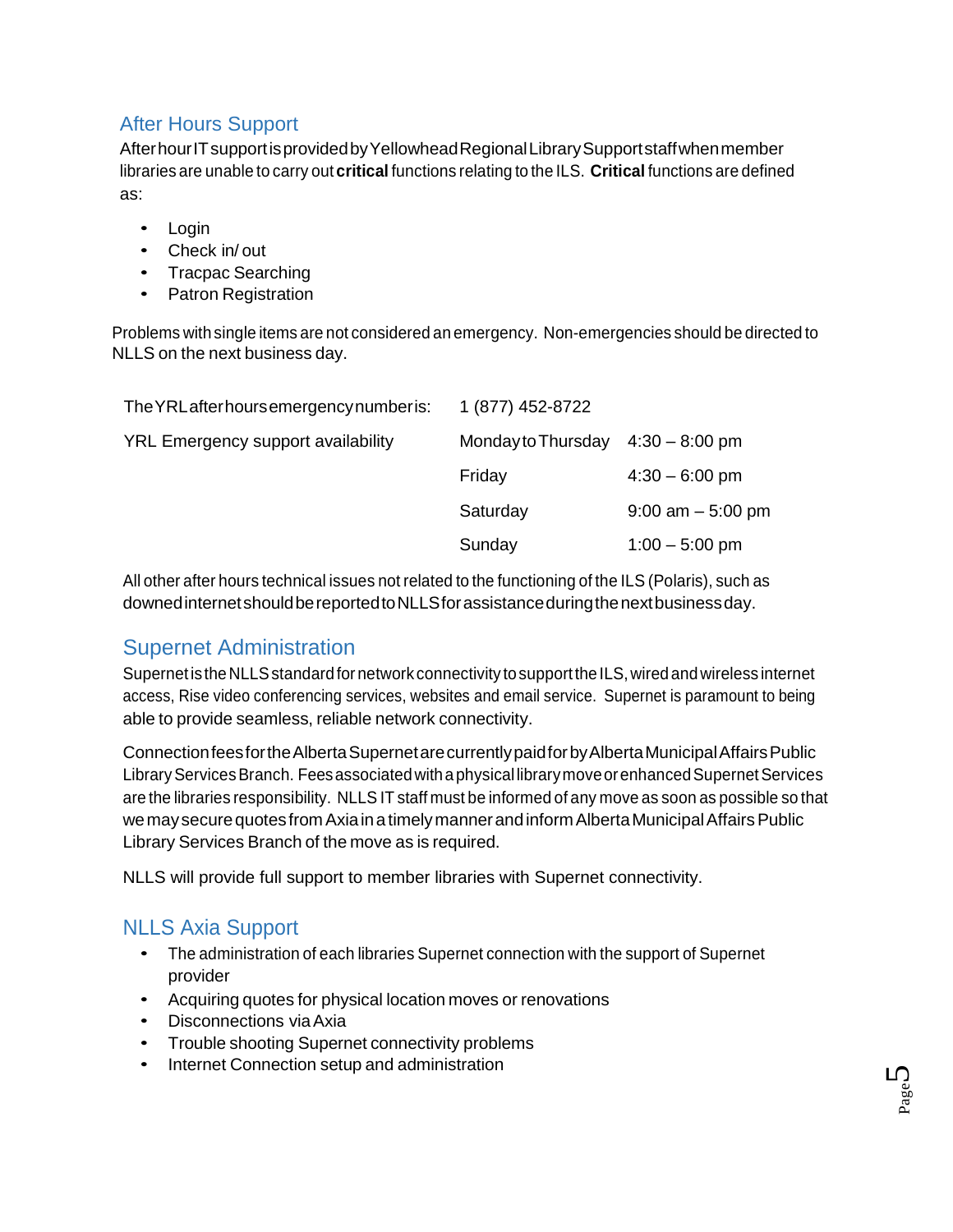## <span id="page-5-0"></span>Customer EdgeDevice

NLLS purchases and maintains the Customer Edge Devices (Fortigates/Firewallls) which are essential asanentrypointforSupernetservices. Italsoallowsfortheseparationofthestaffandpublicsides of the library which adds extra security to your local area network.

In an effort to safeguard NLLS and all member libraries against Copyright infringement, malicious attacks,viruses/malwareweareobligatedtoblockP2P(peertopeer)networktraffic. Thismeans that network traffic from software Bit Torrent, LimeWire or any other similar P2P software will be blocked. NLLS will continue to monitor potential security threats and block them where appropriate.

As well, all streaming media will be allotted the bandwidth it will be allowed to use on our network. ThisensuresthatyouandothermemberlibrarieswillhavetheappropriatespeedforPolarisand other work related needs; as well as allowing all patrons internet access and speed.

## <span id="page-5-1"></span>CED Support

- Installation
- Configuration
- Upgrades
- Repair/Replacement

## <span id="page-5-2"></span>**Wireless**

NLLSpays for and maintains wireless access for both the staff and public. The wireless we use in ourlibraries is Aruba. Each access point is securely setup and no other wireless access point is allowed access to our network for security reasons. Any unauthorized wireless access point will be disabled for use on our network and will not be allowed back on.

#### Access to library wireless is through:

Staff – This is only for staff with library owned devices needing full access to the Network/Domain. (Not for use with public computers, personal devices, or given out to anyone under anycircumstance. A library may lose access to the Staff wireless if unauthorized access is given to anyone)

*BYOD*–Thisisonlyforlibrarystafftousewiththeirpersonaldevices(thisisnottobegiven out to anyone who is not direct library staff and or library board members) *Library Public* – This is for any patron who would like access to the library wireless network

## <span id="page-5-3"></span>Internet Service

NLLSpays forregional internet services through anISPprovider. This service is delivered to NLLS member libraries through the Supernet. NLLS provides full support for this internet service and recommends that all libraries use it.

## <span id="page-5-4"></span>Email Hosting

NLLS offers email to its member libraries via Office 365.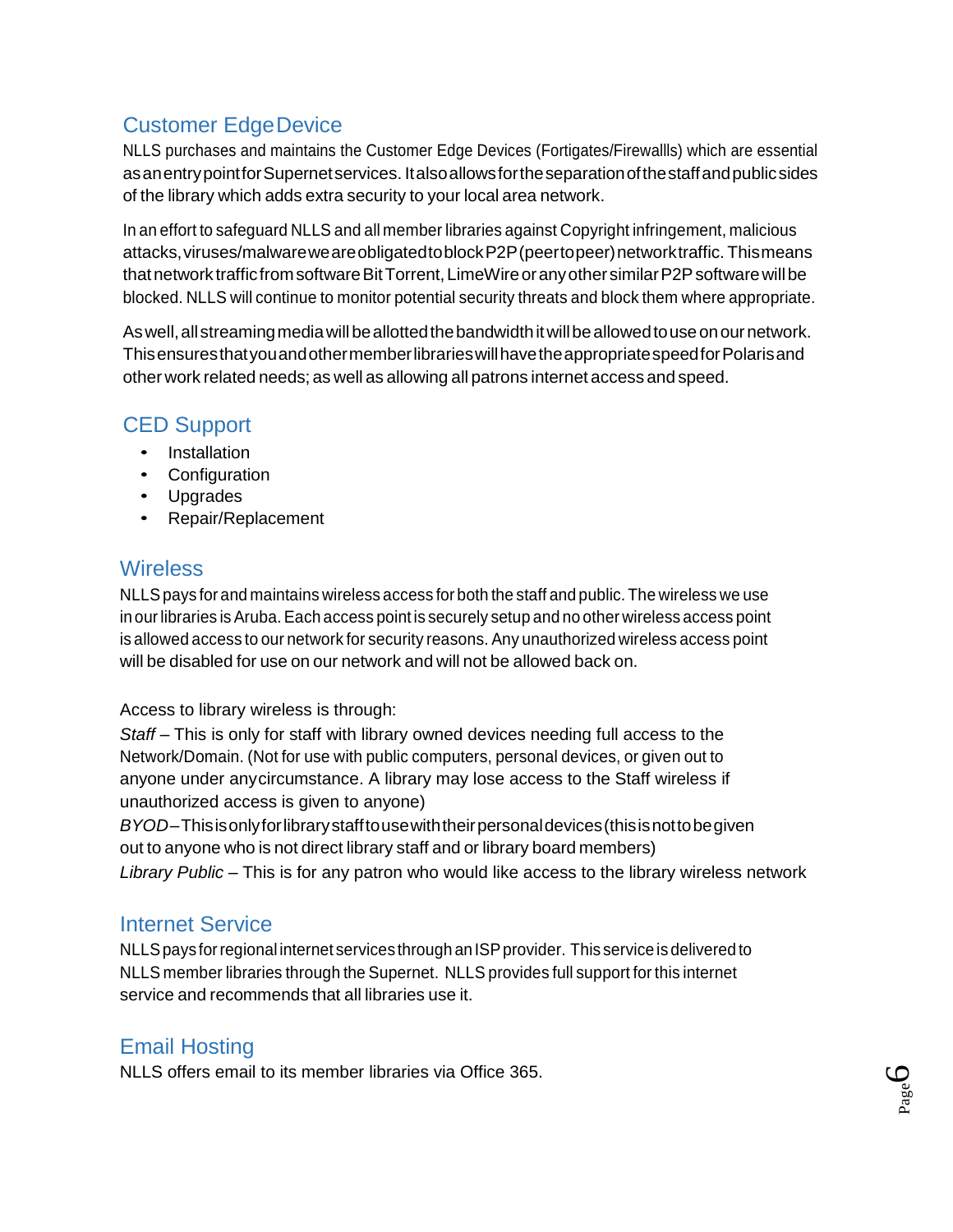## <span id="page-6-0"></span>**Websites**

NLLS offers websites to its member libraries via Boxclever previously TownLife.com. All member libraries have a website dedicated to their library. All website contents and maintenance must be managed by the owning library. Training for library staff will be provided by NLLS staff as needed.

## <span id="page-6-1"></span>**Purchasing**

NLLS will get quotes for computers, hardware, or software upon request of a member library and ensurethatallpurchasesarefullycompatiblewithournetworkandexistingservices.Wewilllookfor the best deal and offer those deals to our libraries. NLLS IT will fully support all computers purchased through NLLS IT, and deal with vendors for any warranty issues.

Youmaypurchaseyourowncomputers,hardware,andsoftwarebutwehighlyrecommendthatall such purchases be coordinated with NLLS IT to ensure that they are compatible with the network and existing services. NLLSIT will offer basic support (e.g. troubleshooting for all purchases coordinated with NLLS IT) but will not be responsible for any warranty with the vendor; this will be the responsibility of the owning library.

When a member library chooses not to obtain or follow NLLS IT recommendations in the purchasing of computers, hardware, software and the configurations used, NLLS IT will not provide support for that part of the member library operations and it will not be allowed to access the network.

## Security Software

NLLS will purchase Deepfreeze and anti-viruses for ourlibraries and will charge the base charge for license of software one time. The license can be transferred to a new computer purchased through headquarters at no extra charge. The old computer that the license is being transferred must be sent to I.T.staffwithin1-2months.Iftheoldcomputerthatthelicenseisbeingtransferredfromdoesnotget set to I.T. in a timely manner the library will be charged for the purchase of new security licenses.

This is due to the fact that we have a limited number of licenses with only a few extra to allow for this transfer,ifwecan'tclearofftheoldcomputerthenthatlicenseisnolongeravailableandwecanno longer prepare computers for our libraries without purchasing more.

## <span id="page-6-2"></span>Unsupported Services

While NLLS strives to provide the best technical support and IT services; limited resources, legal implications and outdated technology create limitations on the support that NLLS IT can provide.

NLLS will not support the following:

• Windows versions pre-dating Windows 7 pro (after Jan 15 support will not be supported for Windows versions pre-dating Windows 10 pro)

 $P_{\text{age}}$ 7

- Obsolete hardware and software (5 years old for computers and hardware, "out of vendor" support forsoftware)
- Participation in the use of illegal software, hardware or other services
- Wireless internet equipment other than the Aruba Wireless Access Points
- Network cabling changes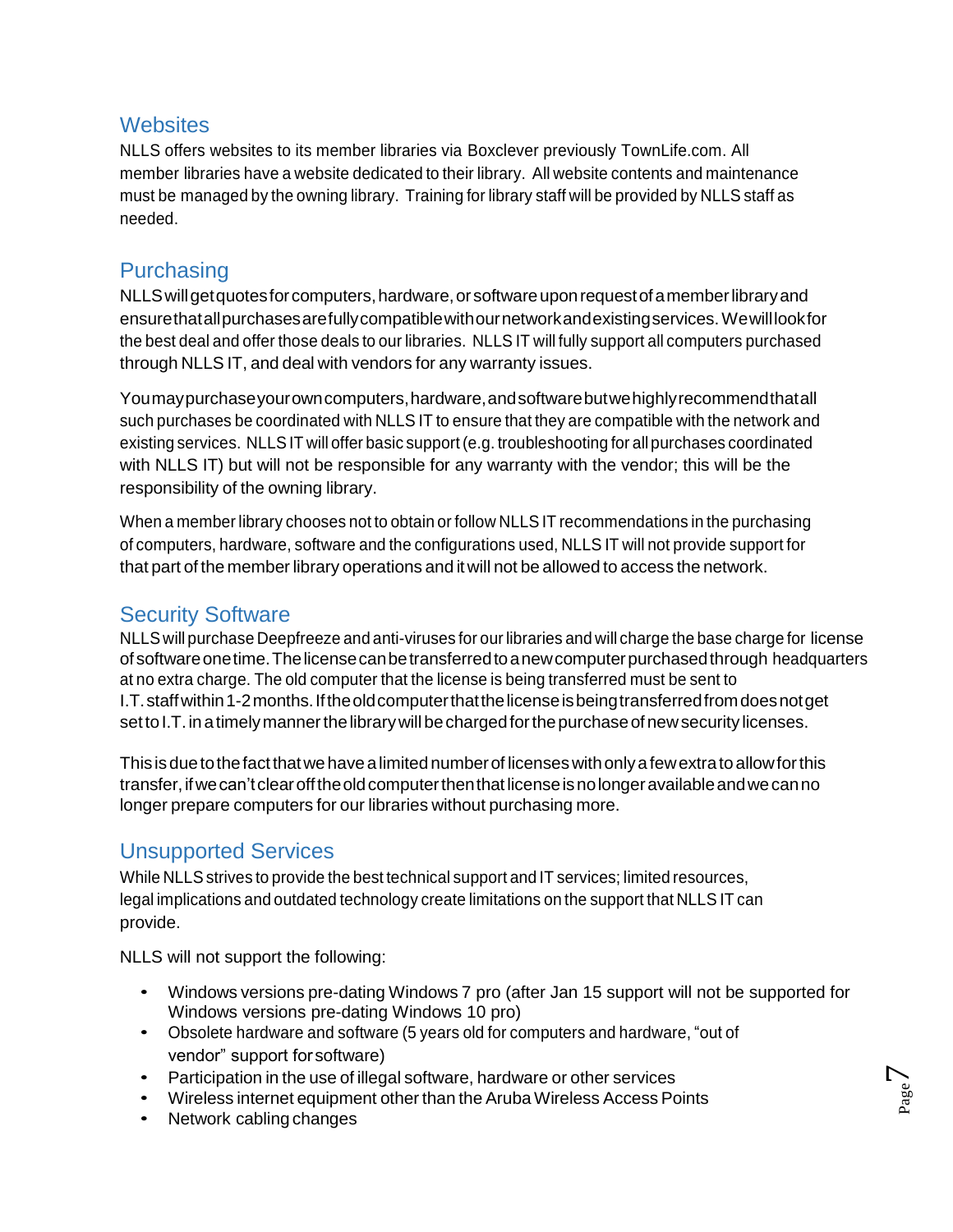- Patron owned devices (e.g. laptops, cell phones, e-readers)
- Printer repair, photo copier repair
- Barcode scannerrepair

All inquiries regarding NLLS IT support for specific products can be directed to the IT Manger or the Network Analyst.

# <span id="page-7-0"></span>**Member Library Responsibilities**

For NLLS to provide effective service, member libraries must adhere to the following procedures:

- Inform NLLSIT staff(daytime hours) or YRL IT staff(after hours) as soon as a problem with the ILSoccurs
- Monitor access to the ILS software, only library staff authorized by the library manager may have access
- Monitor access to the staff computers, under no circumstances should a patron be permitted to use staff computers
- Monitor, as much as possible, the use of public computer and guard against any tampering with librarysoftware
- Create an Internet Acceptable Use Policy
- Keep all passwords private and secure
- Keep public computers frozen anytime they are available for public use
- Notify NLLSimmediately when employees leave or newemployees are hired, so accounts can be created/deleted/disabled as needed
- Notify NLLS if there are external factors which may affect a library's access to the Network (e.g. poweroutage)
- Inform NLLS in advance of any library moves or renovations
- Do not remove or change NLLS IT users/passwords
- Don't change computer names as I.T. uses that to track age of computer and it is how it has access to network.
- NLLSITmustbenotifiedinadvanceofanychangesbeingmadeonthenetworktoavoidany unnecessary IT complications. If a visit is required as a result of actions taken at a local library that are not supported by NLLS IT, NLLS will bill the member library for the IT staff time
- Inventory and budgeting for computer/hardware/software replacement
- Member libraries should have a hardware replacement /upgrade plan (based on a 3 to 5 yr. replacement schedule)

 $\rm S_{\rm age}$